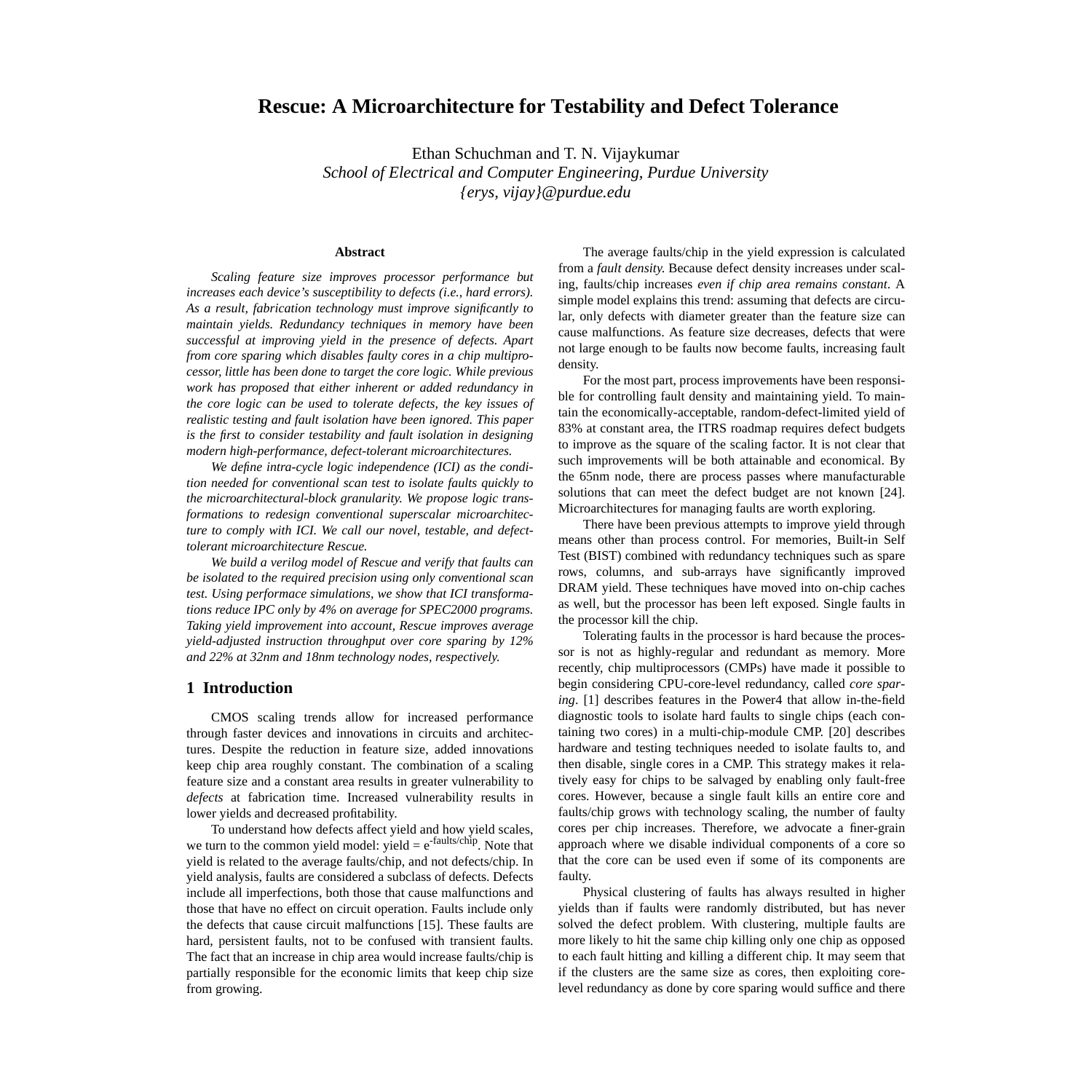would be little opportunity for our finer-grained approach. However, clusters are not *exactly* the same size as cores and do not cause faults in *every* microarchitectural block eliminating any chance of salvaging cores. Consequently, despite clustering, core sparing disables many cores with only a few defects that could be tolerated with a finer-grain approach, allowing the core to be salvaged. In our results, we include clustering effects by using the ITRS clustering model [24] and show that our approach significantly improves over core sparing.

Previous fine-grain approaches include bit slicing in a nonpipelined processor [17], using spare functional units to be mapped-in during a post-fabrication phase [3], and exploiting inherent redundancy in superscalar processors [23]. Exploiting fine-grain redundancy adds the following extremely important testability requirement: *It must be possible to detect, isolate, and map out faults with sufficient precision and speed so that only faulty resources are disabled*. If faulty behavior can be isolated only to a group of components, the *entire* group must be assumed faulty and be disabled. Because testing time is so important, current testing techniques isolate faults only to the granularity of cores and not microarchitectural blocks. Unfortunately, the previous fine-grain approaches do not consider the testability requirement in modern processors.

In this paper, we focus on architecting modern processors for testability and defect tolerance. To propose realistic architectures that exploit microarchitectural redundancy for defect tolerance we start with four basic requirements that we place on the architecture and testing processes: 1) any defect-tolerance approach must be based on realistic and commonly-used testing methodology; 2) it must be possible to isolate faults to the precision of microarchitectural blocks; 3) testing time required to isolate faults in a core must be comparable to that needed today to detect faults in a chip; and 4) because extra logic for isolating and mapping out is added whether there are faults or not, the extra logic must be as little as possible to avoid degrading the cycle time and yield.

We satisfy these requirements using the following ideas which are the main contributions of this paper:

- **•** Because scan chains are the choice testing methodology, our approach is based on conventional scan chains and Automated Test Pattern Generation (ATPG) [12].
- **•** The second requirement translates to a new constraint on the allowed interconnections among microarchitectural blocks. We define *intra-cycle logic independence (ICI)* to formalize the constraint. Some pipeline stages (e.g., decode) already conform to the constraint, and we show why; others (e.g., issue) do not. We propose novel logic transformations, called *ICI transformations*, to redesign the non-conforming components to satisfy the constraint. The transformed components form our novel *microarchitecture* called *Rescue*, which is the first microarchitecture to consider testability and fault isolation. Our transformations incur minimal performance degradation.
- **•** Conventional scan test is fast because each scan chain can test for thousands of faults at the same time. Because conforming to ICI allows our microarchitecture to use the *same* scan chains and the standard test flow, our fault-isolation time is similar to conventional scan test time.

**•** Adding extra logic to map out individual faulty component (e.g., functional unit) in a multi-way-issue pipeline would incur prohibitive overhead. Instead, we map out at a coarser granularity and disable an entire pipeline way (e.g., faulty functional unit's backend way, or a faulty issue queue segment and its associated search/selection logic). Thus we exploit the inherent microarchitectural granularity to avoid overhead.

We build *a verilog model* of Rescue, and insert 6000 randomly chosen faults all of which can be isolated using just conventional scan chains and ATPG. We show that our ICI transformations reduce IPC by only 4% on average for SPEC2000 programs. We also evaluate performance and yield together through yield-adjusted throughput (YAT) [23], where throughput is measured in instructions per cycle. Our simulations show that Rescue improves average YAT over CPU sparing by 12% and 22% at 32nm and 18nm technology nodes, respectively.

[Section 2](#page-1-0) gives background on scan chains and scan testing. [Section 3](#page-2-0) defines ICI and describes ICI transformations. [Section 4](#page-4-0) describes our microarchitecture. [Section 5](#page-7-0) describes our methodology and [Section 6](#page-9-0) presents results. [Section 7](#page-10-0) discusses related work, and [Section 8](#page-10-1) concludes.

## <span id="page-1-0"></span>**2 Scan Test**

Testing and design for test (DFT) techniques [12] have been in use for decades to simplify and speed up the complex problem of determining if a manufactured processor is free of hard faults. One of the most prevalent DFT techniques is scan test which allows state to be inserted and collected from devices under test (DUT) with minimal additional external pins [12]. Scan chains are inserted in a logic circuit before layout. The process of insertion replaces memory elements (e.g., latches and registers) with scan-equivalent elements. There are many scan cell styles used, but we assume the simple and common multiplexed flip-flop variety of scan cells. (Because scan techniques can handle both edgetriggered flip-flops and level-sensitive latches, we use latches and flip-flops interchangeably). This scan cell contains two additional ports, a second data input port and a control signal port for a mux to select between the two input ports. The additional data input port is connected to adjacent scan cell output ports so that all scan elements are connected in series and form a shift register. After a state is shifted in, the DUT can be taken out of test mode and *cycled* for one or more cycles of regular operation, and then returned to test mode. With every memory element replaced by its scan equivalent (full-scan) which is common today, one cycle of operation between scan-in and scan-out is sufficient for detection of all detectable stuck-at faults (a net that is either stuck always at 1 or always at 0) [12]. We assume full-scan, stuck-at faults and single cycle tests. After the cycle of operation, the state of the DUT can be scanned out through the scan-out pin. [Figure 1](#page-2-1) shows a circuit during scan-in, after scan-in has completed, and after one cycle of execution. The scan chain input is all ones and the primary inputs are all zeros. A tester can read the output state along with the chips primary output ports and compare them against a gold standard output. A mismatch signifies a faulty chip, and the chip is discarded. We will show that with single cycle scan tests, faults can be isolated quickly to the microarchitectural block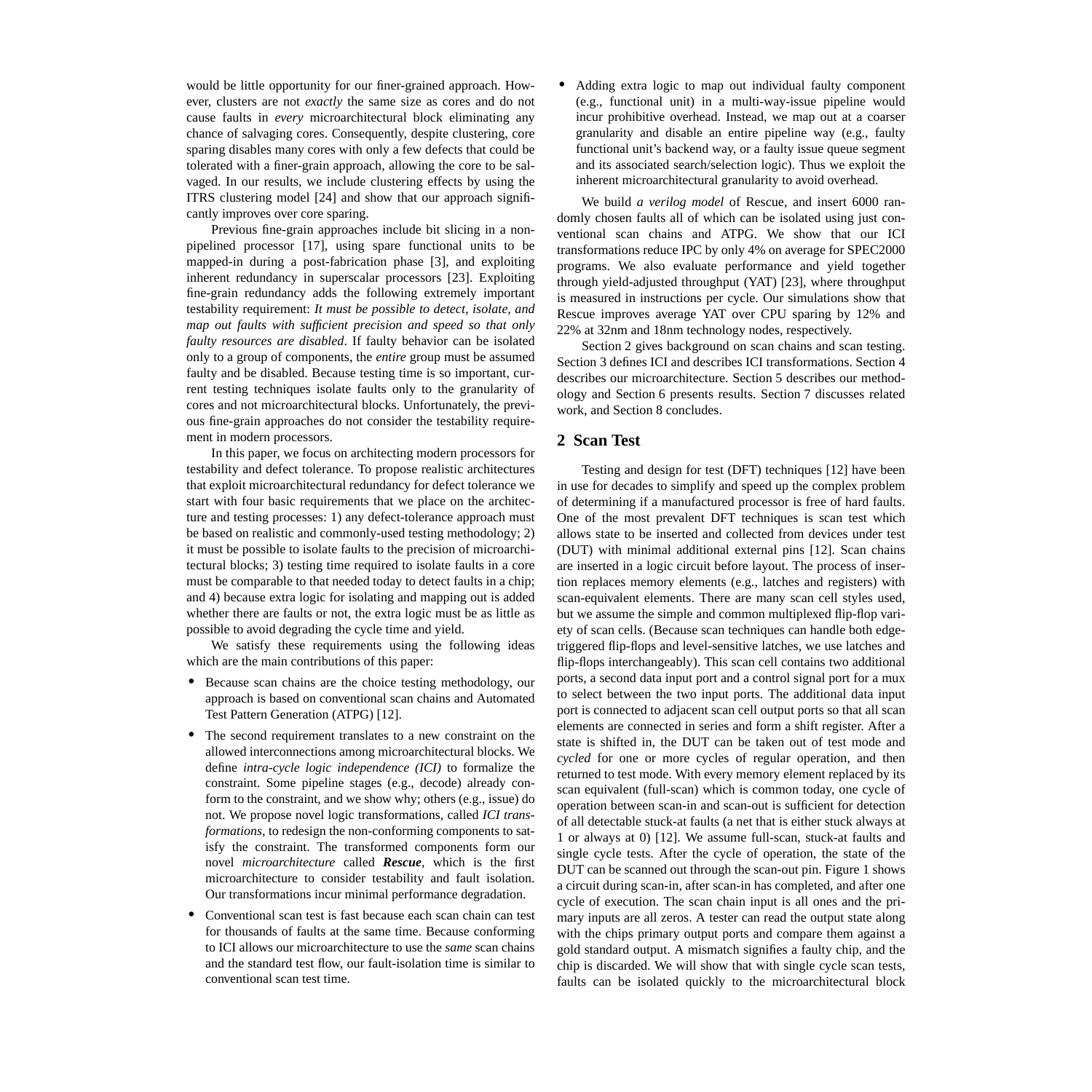

#### <span id="page-2-1"></span>granularity.

Automated Test Pattern Generation (ATPG) [12] software is responsible for generating the test patterns that are scanned in during test. ATPG software works by targeting each possible fault. To test for a stuck-at-1 fault at a particular node, the ATPG software finds register state and input pin values that cause the circuit to attempt to drive the node to 0 and propagate the resulting value to a scan register or output pin. The tester then observes that the output is incorrect and flags a fault.

Diagnosis [12] is used to improve yield in future lots by pinpointing defective tools and steps in the fabrication process. Because diagnosis pinpoints faults as precisely as possible—usually at the gate level or lower—it is a time-consuming process (on the order of hours) that usually requires physical circuit inspection with scanning electron microscopes [26]. Consequently, diagnosis is performed only on a small sample of failing chips. We show this level of precision is not needed for defect tolerance.

#### <span id="page-2-0"></span>**3 Intra-cycle Logic Independence**

We first describe how ATPG and scan testing can be used to isolate faults in a simple case. We then generalize and define *intra-cycle logic independence* as the condition required to enable fault isolation to specific logic components.

#### **3.1 Simple Fault Isolation**

[Figure 2a](#page-2-2) shows four logic components arranged into a larger logic system. The logic component X (LCX) and Y (LCY) are both driven by logic component M (LCM) and share one common input (B). LCX and LCY jointly drive LCN. LCM is driven by input pins (controlled by the tester), and LCN drives output pins (observable by a tester). Assume that there are no memory elements (i.e., flip flops or latches) inside this circuit and also that the system can still function if one of LCX or LCY is known faulty and disabled. If logic components were designed well, good ATPG software should be able to find test patterns that would detect any faults in any of the logic components simply by driving the input pins and observing the output pins.

Despite detecting the presence of the error, it would be difficult to isolate the fault—i.e., pinpoint which logic component contains the fault—from looking only at the pin inputs and outputs. The problem is that an incorrect output observed by the tester at the output pins could be caused by any of the logic components. It is a computationally complex procedure (diagnosis) to trace back the observed output to the input figuring out all combi-

<span id="page-2-2"></span>

nations of faults that could have caused the observed output. Without such a procedure, *we can assume only that a fault occurred somewhere between where the test vector is input and where the output is collected.* In this example, a single fault in LCX would be detected, but the test would only reveal that there are one or more faults somewhere in LCX, LCY, LCM, and LCN. The tester would not know if disabling LCX would make the system fault-free and the whole system would have to be discarded as faulty.

We next consider what happens when the circuit is pipelined and the pipeline latches are integrated into a scan chain to allow scan testing. [Figure 2b](#page-2-2) shows the new circuit broken into 3 stages. Input test data (generated from normal ATPG software) can now be inserted into and collected from the two scan registers (SRS and SRT). That is, test inputs can be applied to points A, B, C, D, and outputs can be collected from E and F. In addition, SRS collects outputs from LCM, and SRT drives inputs to LCN. With this configuration, the granularity of logic between test vector application and collection is now much finer. A fault detected in SRS must be in LCM and a fault detected in SRT must be in either LCX or LCY. Finally, a fault detected in the outputs of LCN must be in LCN. Thus, in pipelined circuits, a fault can be quickly isolated to a pipeline stage (using only conventional ATPG) by checking only where the fault is observed!

In our example system, it is not enough to know that a fault is located in either LCX or LCY. We want to know which one is faulty so that if only one is faulty it can be disabled and the system can still be used. Notice that in [Figure 2b](#page-2-2) SRT has been broken in two to show that some bits of the register collect data only from LCY and the other bits collect data only from LCX (this is constant for a design, and determined once when scan cells are inserted). Now, any faulty data in the top part of SRT must have been caused by LCY and any faulty data in the bottom part of SRT must have been caused by LCX. By a single lookup, faults can be mapped from a specific register bit index (scan chain index number) and can be isolated to LCM, LCX, LCY, or LCN.

Generalizing these examples gives us the *intra-cycle logic independence (ICI) rule* which states that any scan detectable fault can be caused by one and only one element in a set of logical components if and only if there is no communication *within a cycle* among the logical components making up the set.

As an example violation of ICI, assume that in [Figure 2b](#page-2-2) LCY reads the output of LCX as an additional input. In this case an incorrect output is detected in the top half of SRT after 1 cycle. But it is no longer clear that the incorrect output was caused by a fault in LCY. LCX could be sending faulty output to LCY, causing LCY to output faulty data despite LCY being fault free (LCX is faulty), or LCX could be sending correct output to LCY, but LCY is outputting incorrect data (LCY is faulty). Without complicated diagnosis, it is not possible to determine precisely which of the two components is faulty.

An important corollary of ICI is that multiple faults can be tested and isolated at the same time. In standard scan chain testing, each scan chain tests for many possible faults at the same time. This is necessary so that test time is manageable. With ICI, a fault in one component can not influence the testing of faults in other components. If there are multiple faults in different components and all are detectable by one input scan vector, then each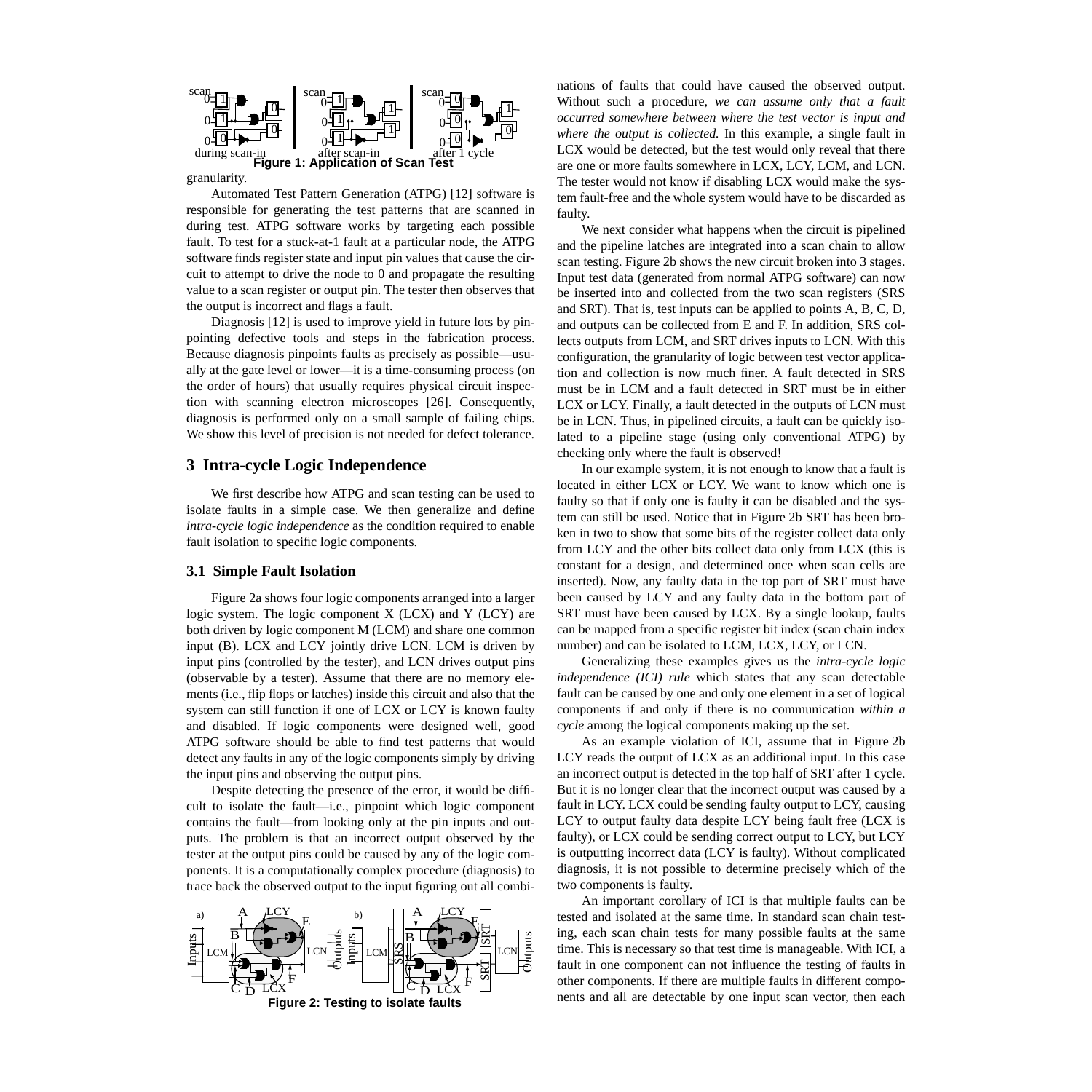

<span id="page-3-0"></span>faulty output scan bit will map to one of the faulty components and all faulty components will be isolated with only one scan vector. Consequently, if a design obeys ICI, it takes no additional scan vectors to isolate faults than would be needed for traditional fault detection in the same design.

#### **3.2 ICI transformations**

While some of the stages in an out-of-order superscalar pipeline already conform to ICI, other do not. Those that do not must be modified to conform to ICI. We conform to ICI by turning intra-cycle communication into inter-cycle communication. We make this transformation by a combination of three different methods: (1) *cycle splitting,* (2) *logic privatization*, and (3) *dependence rotation*.

## **3.2.1 Cycle Splitting**

Cycle splitting splits dependent logic into two cycles separated by a pipeline latch. [Figure 3](#page-3-0)a shows an example logic diagram where no ICI is present inside the pipeline stage because both LCY and LCZ read from LCX. Applying cycle splitting results in [Figure 3](#page-3-0)b, which now satisfies ICI in both stages. Any fault can be isolated uniquely to LCX, LCY, or LCZ. Cycle splitting comes at the cost of increased latency because one cycle is split into two, while the clock period remains constant. When there is not much performance penalty for increased latency, cycle splitting is the favored technique. For instance, cycle splitting logic in rename may be acceptable because that would increase branch misprediction penalty whereas cycle splitting select logic may not be acceptable because that would prevent back-to-back issue.

#### **3.2.2 Logic Privatization**

Logic privatization replicates logic to avoid two or more blocks depending on the same block. [Figure 3](#page-3-0)c shows the result of transforming [Figure 3a](#page-3-0) through logic privatization instead of cycle splitting. In [Figure 3](#page-3-0)c LCX is duplicated so that LCY and LCZ each read from a unique copy of LCX. Faulty output from LCY can be caused by a fault only in LCX or LCY (we can not know which one), but can not be caused by a fault in LCW or LCZ. For fault isolation purposes LCX and LCY become one super-component (shaded ovals), and LCW and LCZ become another. ICI exists between the two super-components. Logic privatization may be preferred in some cases because it consumes extra area instead of the extra latency needed for cycle splitting. If the duplicated logic block is small, the area penalty may be acceptable.

It is possible to use partial logic privatization to achieve larger grain fault isolation at less additional area cost. As an example of partial logic privatization, assume 4 logic blocks (LCC, LCD, LCE, LCF) reading from one logic block, LCA. Full



<span id="page-3-1"></span>**Figure 4: Dependence Rotation**

privatization would create 3 additional copies of LCA, one for each of LCC through LCF, resulting in 4 super-components. Instead, partial privatization only creates 1 additional copy of LCA, called LCB. LCC and LCD read from LCA. LCD and LCE read from LCB. Now there are 2 super-components. LCA, LCC, and LCD constitute one. LCB, LCE, and LCF constitute the other.

#### **3.2.3 Dependence Rotation**

Privatization through duplication may not be enough to ensure ICI. [Figure 4](#page-3-1)a and b depict another transformation, dependence rotation. In [Figure 4](#page-3-1)a, ICI is violated because LCC reads from both LCA and LCB. Dependence rotation is particularly applicable to single-stage pipeline loops (where the outputs of a stage are inputs to the same stage in the next cycle). Although cycle splitting could create ICI in Figure 4a, cycle splitting may not be favorable if the length of this loop is critical in determining system performance (e.g., issue-wakeup loop). Privatizing only LCC would not help because LCC and its duplicate would still each read from both LCA and LCB. Additionally, duplicating LCB and LCA would provide ICI, but only in the trivial sense by duplicating the entire stage.

Instead we use dependence rotation first which recognizes that not only are LCA and LCB reading from LCC but also LCC is reading from LCA and LCB. The placement of the pipeline latch is somewhat arbitrary in this loop. Dependence rotation rotates the logic around the pipeline latch so that the pipeline latch is in a more favorable location. Because dependence rotation only rotates the logic already within the cycle (does not add new logic), the logic complexity and delay within the cycle stays roughly the same. Dependence rotation transforms [Figure 4](#page-3-1)a into [Figure 4b](#page-3-1). In [Figure 4b](#page-3-1), LCC still gets input signals from LCA and LCB, but it reads the signals from a pipeline latch instead of directly from the logic components (now obeying ICI). Conversely, LCA and LCB now read directly from LCC (now violating ICI) while before rotation they read the signals from the pipeline latch. Although dependence rotation has transformed one ICI violation into another, this new violation is easier to handle. Note that [Figure 4](#page-3-1)b resembles [Figure 3](#page-3-0)a. Privatization through duplication of LCC can now be applied, resulting in [Figure 4](#page-3-1)c. In [Figure 4c](#page-3-1), ICI exists between the 2 super-components shaded in gray.

#### <span id="page-3-2"></span>**3.3 Mapping out faults**

Once faults are isolated, they have to be mapped out. Mapout involves three issues: (1) Faulty blocks have to be disabled and not counted as available resources, which is trivially achieved. (2) Non-faulty blocks should mask out inputs from faulty blocks. For example, in [Figure 4](#page-3-1)c, if LCA is faulty then the LCA input to the bottom copy of LCC should be masked out so that LCA's fault does not propagate to the non-faulty LCB. (3) To allow degraded operation, instructions need to be routed around faulty blocks. We explain how we do this routing later.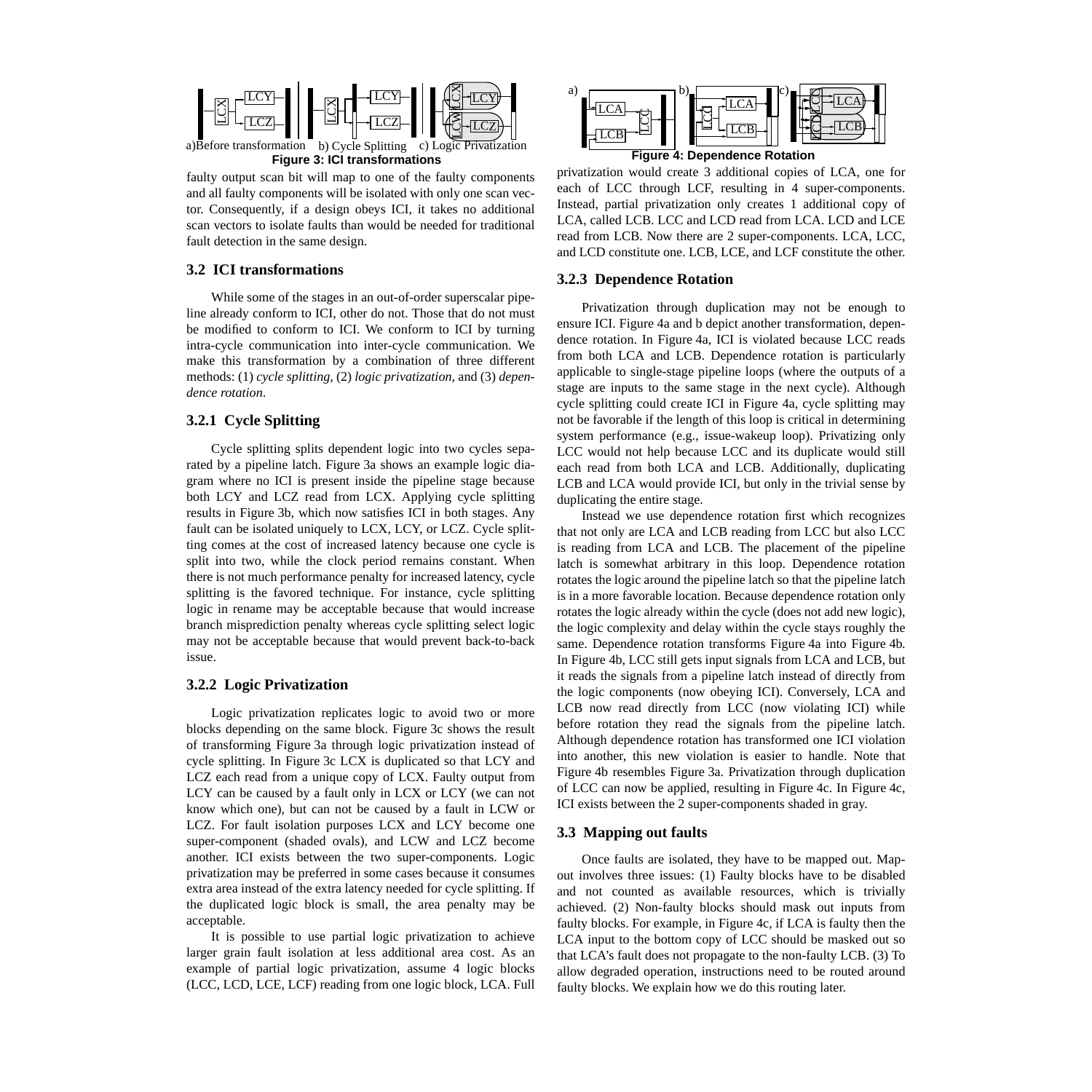## <span id="page-4-0"></span>**4 Testable & Defect-Tolerant Microarchitecture**

Our microarchitecture, Rescue*,* is based on an out-of-order, multi-issue superscalar which may be thought of as two in-order half-pipelines (frontend and backend) connected by issue. As mentioned in [Section 1](#page-0-0), adding extra logic to map out individual faulty components (e.g., functional unit or rename port) in a multi-issue pipeline would incur prohibitive overhead. Instead, we map out at a coarser granularity and disable *the entire halfpipeline way* that is affected by the fault (e.g., faulty functional unit's issue/backend way or faulty rename port's fetch/frontend way). [Figure 5](#page-4-1) shows the half pipeline granularity for two processor ways.

In our approach, an n-way-issue processor can be degraded due to faults as follows: (1) The frontend supports degraded fetch, decode and rename of n-1 down to 1 instructions to support faults in 1 up to n-1 of the frontend ways. (2) The issue queue and the load/store queue can be degraded to half their original size to support a fault in the other half of the queue or the selection/search logic for that half. (3) The backend supports degraded issue of n-1 down to 1 instructions to support faults in 1 up to n-1 backend ways of register read, execute, memory, or writeback. The processor in [Figure 5](#page-4-1) is operational as long as one frontend way, one backend way, half of the issue queue, and half of the load/store queue (not shown) are functional.

To route around faulty frontend ways, we insert a shifter stage after fetch so that the fetched instructions can be shifted around and directed to the non-faulty ways. In the backend, we add a shifter stage after issue to route issued instruction to functional ways. We describe both shifter stages later.

Each processor would have a one-hot *fault-map register* that specifies the faulty components. For an n-wide-issue machine, there would be 2\*n+4 bits to represent the frontend and backend of each of the n ways (2 bits each) and the two halves of both the issue and load/store queue (2 bits each). During test, the register is part of the scan chain. SUN has proposed a similar strategy to support core sparing in CMP [20]. Because we require only 2\*n+4 bits, we assume that after test, inputs to the fault-map register can be fixed permanently by fuses as used in [28].

In the rest of the section we proceed as follows. We examine each pipeline stage starting from the most complex stage for ICI compliance. For those stages that already conform to ICI we explain why. To the non-compliant stages, we apply ICI transformations and redesign the stage to be ICI-compliant. We also describe fault map-out to allow degraded operation with limited additional logic.

#### <span id="page-4-2"></span>**4.1 Issue**

Issue illustrates a complex stage where there is fine-grained redundancy (at the issue-queue-entry level) but no coarse-grain redundancy that can be used easily for defect tolerance. Unfortunately, there is no ICI among the entries. A fault in one entry can propagate to almost any other entry through the selection logic *within* one cycle. The overhead to detect faults at this granularity

<span id="page-4-1"></span>

would be large. Instead, we choose to isolate faults only between halves of the queue and selection logic, and show the necessary modifications to create ICI and allow degraded operation.

#### **4.1.1 Baseline Issue Queue**

We choose a compacting queue [19,6] as our baseline because it represents the most common implementation today. In a compacting issue queue, instructions are inserted into the tail. Compaction occurs each cycle, counting free slots and choosing which newer instruction should move into each free slot. In parallel with compaction is wakeup and select. At the beginning of the cycle, the previous cycle's selected instructions broadcast to the entire issue queue, waking up instructions that have all their operands ready. After wakeup, instructions are selected for issue so that the maximum amount of issue bandwidth is used while observing resource constraints and issue priority.

The compacting issue queue violates ICI making it impossible to isolate faults to either half in our design. The *old half* contains the older instructions and the *new half* contains the newer instructions. There are three ICI violations that must be considered: (1) Compaction of the new half is dependent on how many free slots are available in the old half. (2) Compaction of the old half is dependent on the state, number and position of instructions in the new half. (3) Selection in each half is dependent on the type and number of (post-wakeup) ready instructions in the other half.

### **4.1.2 Creating ICI**

Handling violations (1) and (2) is best done by cycle splitting of inter-segment compaction. We still allow compaction *within* each segment to occur in parallel in a single cycle, but we split compaction *between* segments into more than one cycle. Note that this does not increase the pipeline depth of the architecture, and consequently, cycle splitting this logic comes with little performance penalty.

In our ICI compliant inter-segment compaction policy, each half does not communicate directly with the other half. All intersegment communication gets written to a temporary latch at the end of the cycle, and read from the latch in the next cycle. Each cycle, the old half compacts its own entries, and if free slots open up, the old half requests instructions from the new half. In the next cycle, while the new half compacts its own entries, it moves its oldest entries to the temporary latch if the old half had made a request. In the last cycle, the content of the temporary latch is moved into the old half. The new half can insert new instructions from rename in the second cycle of the compaction process because it is in this cycle that the new half moves its entries into the temporary latch. Consequently, we have increased the time between the entries becoming free and new instructions being inserted into the issue queue by only one cycle.

Although compaction now obeys ICI, a further modification is necessary for correctness of our extended compaction policy. Instructions are in the temporary latch for only one cycle, but they must be able to see all wakeup broadcasts. As such, the entries in the latch must have wakeup logic. Because this new wakeup logic reads only from the temporary latch and writes only to the old half, it does not provide a communication pathway between the two halves *within a cycle* and ICI is not broken. Although instruc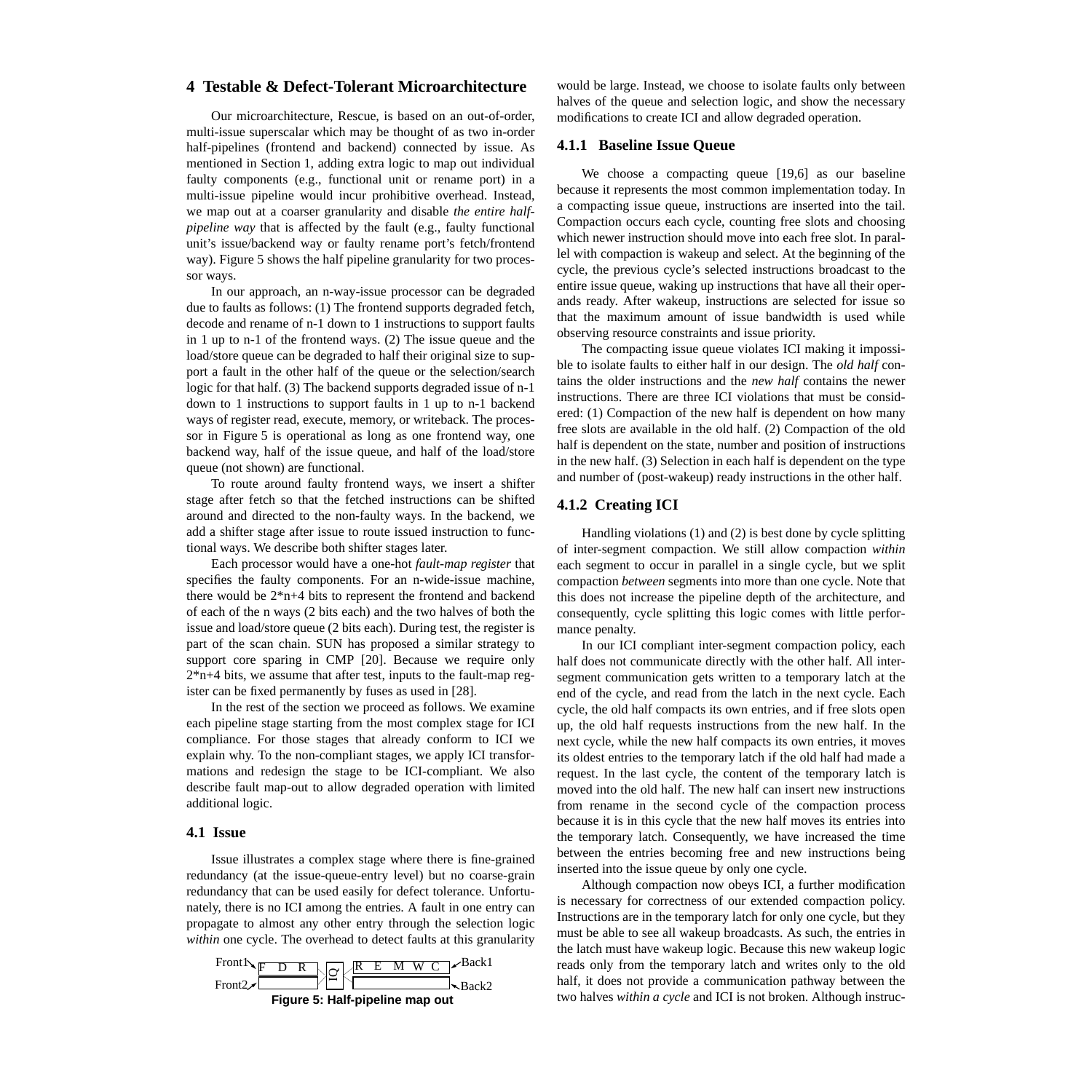tions can be woken up in the temporary latch, they can not be selected for issue until they reach the old half.

The remaining ICI violation is the inter-segment communication that occurs during selection. Cycle splitting inter-segment communication during selection (as we did in compaction), would prevent back-to-back issue. Instead, we employ dependence rotation and logic privatization to enforce ICI. We now describe how dependence rotation and logic privatization apply to superscalar issue.

Superscalar selection is usually implemented with multiple selection trees. Each selection tree first selects from each half, and then the root node of the selection tree chooses between the two halves. Therefore, the root node is dependent on both halves of the queue. In typical selection logic, the root node selection is the last step in the cycle, where the instructions are selected and latched at the end of the cycle. These selected instructions are then used for broadcast at the beginning of the next cycle.

This data flow is analogous to [Figure 4](#page-3-1)a; LCA corresponds to the new half of the issue queue combined with the selection logic that chooses instruction from that half, LCB is similar but for the old half, and LCC is the roots of the selection trees that choose among instructions presented from the two halves. Accordingly, we apply dependence rotation which rotates the root nodes of the selection tree around the issue queue and sub-trees of the selection logic, breaking all communication between selection of the issue queue halves, producing a data flow analogous to [Figure 4b](#page-3-1).

However, this dependence rotation causes a problem: we must issue the selected instructions in the cycle immediately following select for back-to-back issue. But the selection process is incomplete in that we have selected only from each issue queue half but not combined the selections of the halves (at the selection tree root). Dependence rotation has eliminated communication between the halves, and has moved this combining at the root to the next cycle (LCC in [Figure 4](#page-3-1)b is fed from the latches in the next cycle).

Breaking communication between the halves causes a significant departure from typical issue policy. Now, there is no way to determine how many and which instructions should be selected by each half to maximize issue bandwidth while not exceeding resource constraints. Instead of trying to limit conservatively or predict the number of instructions selected by each half, we allow each half to select instructions as if the other half will wakeup no additional instruction. Each half still obeys resource constraints, though together their sum may not. In the rare case that more instructions are selected than can be issued, we force a replay of *all* instructions from the half that selected fewer instructions (we replay all instead of some subset for simplicity). Because each half obeys resource constraints in its selection, the non-replayed half will conform to resource constraints. This replay is similar to that on an L1 miss; the issued instructions have not been removed from the issue queue yet. Replay simply clears the issued bit of all instructions issued in the last cycle from the replayed half.

The replay signals, along with wakeup broadcasts, are generated by a logic block that corresponds to LCC in [Figure 4](#page-3-1)b. The replay signals and the broadcasts go to both halves of the issue queue. To maintain ICI, this logic must be privatized (one copy for each issue queue half). The resulting data flow is shown in [Figure 6](#page-7-1) and is analogous to [Figure 4](#page-3-1)c. In [Figure 6,](#page-7-1) the lower

select unit and the lower queue segment are analogous to LCB in [Figure 4](#page-3-1)c and the lower broadcast/replay logic unit is analogous to LCD in [Figure 4c](#page-3-1).

After issue completes, each issued (not replayed) instruction needs to be routed to a backend way for execution. We use an extra cycle after issue to do this routing. If there are too many selected instructions, there is a replay, and all instruction from the non-replayed half are chosen and routed in their selection order to the backend ways. If there is not a replay then each selected instruction (from both halves) is routed to a backend way. In either case, this routing is simple because there are never more instructions that need to be routed than backend ways. This routing is done by muxes and each mux controller must be privatized to maintain ICI.

#### <span id="page-5-0"></span>**4.1.3 Map out and Degraded Operation**

Our ICI transformed issue stage easily supports degraded operation after faults have been isolated. Each half (new and old) has three components, the queue half (including wakeup logic), the selection logic for that half, and the wakeup/replay logic for that half. A fault in any of the components is detected as a fault in that half, and the entire half (all three components) is assumed faulty.

With a faulty old half, the new half simply masks out any compaction requests from the old half [\(Section 3.3](#page-3-2)). With a faulty new half, the old half compacts as normal, but instead of compacting from the temporary latch, it compacts from the newly renamed instructions, bypassing the new half.

Faulty backend ways are accounted for by reduced resource counts. If only n-1 backend ways are functional, each half's selection logic selects only up to n-1 instructions. The replay signal logic similarly adjusts to replay when greater than n-1 instructions are selected. Furthermore, the routing logic immediately after issue avoids the faulty way.

### <span id="page-5-1"></span>**4.2 Fetch**

Fetch includes the i-cache and logic to select the fetch PC among the outputs of the BTB, return-address-stack, and PC increment. The i-cache is covered by BIST with repair. There is no redundancy in the fetch PC logic and therefore no opportunity for defect tolerance. As such, we treat this small logic as chipkill.

The main modification needed is to route around faulty frontend ways. Because fetch simply maps one-to-one the fetched instructions to the frontend ways, it does not already have the routing ability. Therefore, we add a routing stage after fetch like the routing logic immediately after issue. Normally instructions are fetched in parallel and passed, in program order, to the decode stage. If one or more of the frontend ways are faulty, we must ensure that the instructions are still decoded and, in particular, renamed in program order. Accordingly, the routing stage has two functions: (1) Assign the earliest instruction to the first fault-free frontend way, the second instruction to the second fault-free way, and so on, until all the non-faulty ways have been given instructions. (2) Stall fetch and assign any remaining instructions in the same manner until all fetched instructions are processed.

The routing stage is composed of muxes (one for each frontend way) that choose an instruction for that frontend way. We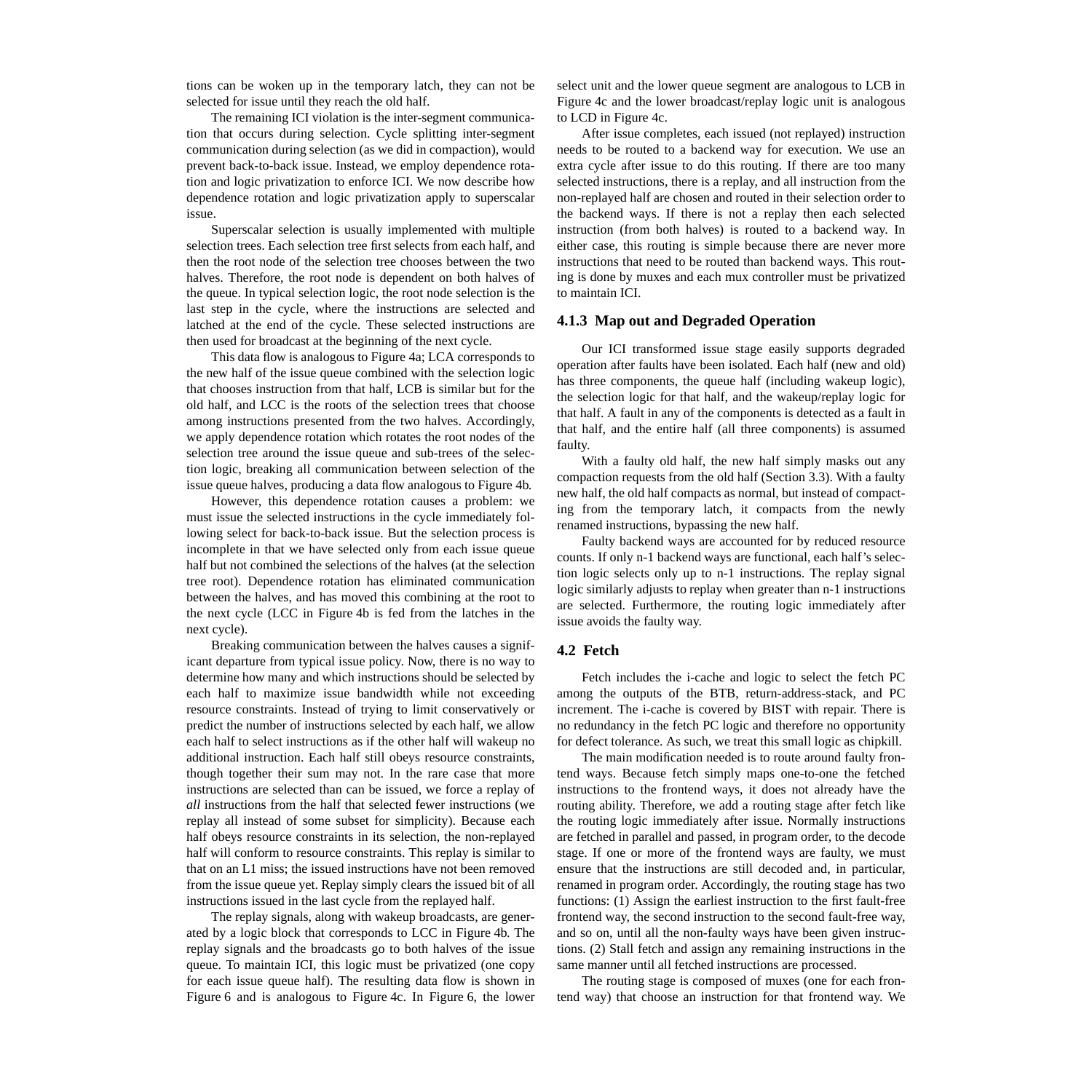privatize the control for each mux so that there is ICI in the routing stage and faults can be isolated easily to the way of the shift stage. A faulty way in the routing stage is equivalent to a fault in the corresponding frontend way and results in that way being disabled.

### **4.3 Decode**

Decode obeys ICI without any modifications. Multiple instructions feed into the stage from the fetch-decode latch. Each instruction is decoded in parallel without any intra-cycle communication. Output from the stage is collected in the decode-rename latch.

#### <span id="page-6-0"></span>**4.4 Rename**

In the rename stage, the single register map table and the free list break ICI. These structures are read by each renamer and therefore cause an ICI violation similar to [Figure 3a](#page-3-0). Fixing the ICI violation by privatization of the tables is not realistic because that requires fully replicating the relatively large tables once or more. After the tables are read, the mappings are fixed to reflect any hazards. RAW and WAW hazards among the instructions being renamed require source register maps and previous destination-register maps to be fixed. Consequently, we use cycle splitting to separate the table reads from the rename logic at the cost of an additional frontend pipeline stage. In one cycle, register mappings and free registers are looked up in the tables and latched. In the next cycle, the mappings are fixed. There may be dependencies between instructions in the two stages of rename that need to be accounted for. Allowing writes in the second stage to pass through the tables and be read in the same clock cycle by the first stage would violate ICI. Instead, we forward back results from the previous renamed instructions. Since we have separated rename in to two cycles, there is ample time to perform the forwarding. The only cost is a small area penalty.

It may seem that the map-fixing logic would violate ICI. If there is a RAW or WAW hazard between instructions A and B, then it may seem that B's map-fixing logic would read the output of A's map-fixing logic and violate ICI. However, real designs avoid making B's rename depend on A's because doing so would totally serialize renaming among the instructions being renamed. Instead, real designs operate in parallel by redundantly computing the hazards. For each instruction, the hazards of all its previous instructions are computed in parallel. If an instruction appears ahead of three others then the instructions' hazards are computed redundantly by each of the three. Therefore, each map-fixing logic reads all previous instructions' architectural and physical register numbers from the cycle-splitting pipeline latch at the end of rename tables, and does not read anything from the other mapfixing logic and ICI is maintained.

The above cycle splitting makes rename completely testable even when there are faults in the rename tables. This ability is important because then the tables can be tested (using BIST or any other method) while faults in the rest of the processor are being isolated with conventional ATPG.

Although we can isolate faults in the rest of the processor while other faults may exist in the rename tables or the free list, our processor would not be able to execute with faults in the structures because there is no redundancy in them (though there is BIST, there are no spare rows or columns because spares are used for larger structures like caches). To create redundancy, we use partial privatization, but because we already enforced ICI, we have some freedom in how we make the copies; we can avoid wasting ports on redundant reads from the map table and free list.

We create two copies of the tables, each of which has half as many read ports as the baseline design (as done in Alpha 21264 register file for speed reasons [14]). The first copy does the lookups for the first half instructions, and the second copy for the last half instructions. Data read from the table copies is latched and is potentially used by all renamers in the next cycle. A fault in the first (second) table copy disables the frontend ways for the first (second) half instructions.

Because the rename stage modifies state in the tables at the end of renaming, a few extra precautions are necessary for map out and degraded operation. First, we must ensure that faulty ways do not affect the state of the free list and rename tables. We require that the all free list and rename table write ports have the ability to be disabled selectively based on the fault-map register. Second, we must ensure that a fault-free rename way does not use data from a faulty way. To that end, we use a mask on the matches for RAW and WAW hazards, and ignore matches from faulty ways.

#### **4.5 Register Read**

As with rename, we assume that BIST detects faults in the register file and that there is no redundancy. We therefore use multiple copies, each with fewer ports. No additional modifications are necessary as there is no state modification in the stage. Each register file copy is analogous to the logic block in [Figure 2](#page-2-2). The copies obey ICI. Register specifiers come directly from input latches and go into the copies. There is no communication among the copies, and each copy outputs directly to its output latch.

### **4.6 Execute**

Execute obeys ICI without any modifications. Register forwarding does *not* violate ICI because forwarded data comes from pipeline latches (and therefore implies inter-cycle communication and not intra-cycle communication). However, for map out and degraded operation, we need to ensure that fault-free ways will never try to forward from faulty ways. To that end, we mask out the register dependence match from being signaled if the matching way is specified to be faulty in the fault-map register.

#### **4.7 Memory**

We assume that the cache hierarchy uses BIST and row and column sparing, and focus on the load/store queue (LSQ). Surprisingly, searching the LSQ obeys ICI without modification. Insertion requires only minor modifications to support ICI.

We assume search for memory disambiguation is implemented in a tree structure similar to select. Like the issue queue, we segment the LSQ into halves. Two concurrent accesses to the LSQ requires two trees (each tree has two sub-trees, each sub-tree searches half of the queue). There are *two* modes of degraded operation in the LSQ: faults in a half or the sub-tree searching the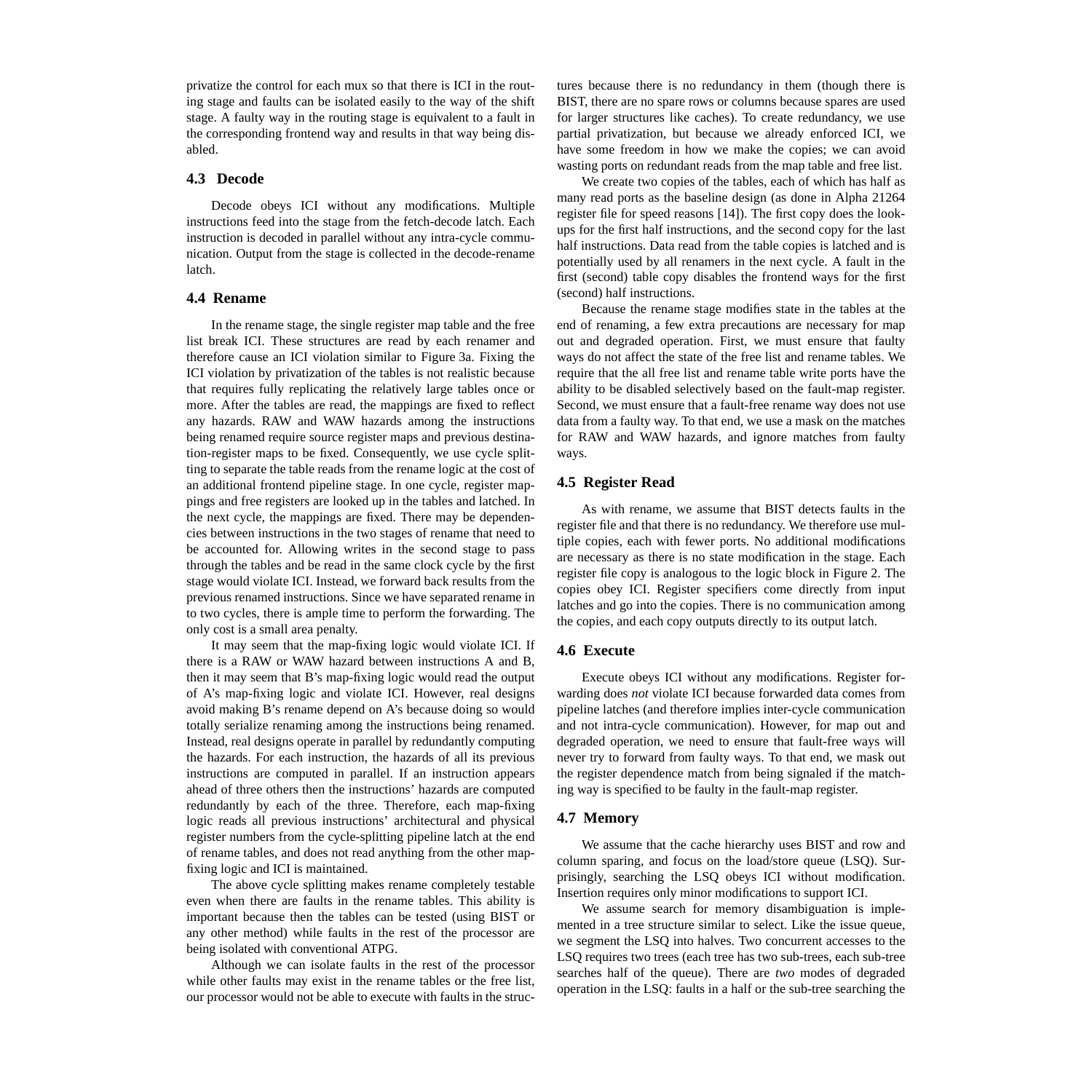

#### <span id="page-7-2"></span>**Figure 7: LSQ logic flow**

<span id="page-7-1"></span>half cause the half to be disabled. Faults in a tree (either of the sub-trees) cause the tree to be disabled allowing only one access but use of both halves.

Because the LSQ is a non-compacting structure, there is little communication between the halves. Because the search can take as long as L1 access, the search tree is usually pipelined into two or more cycles. Therefore, the trees are already cycle split. [Figure 7](#page-7-2) shows the two LSQ search trees pipelined into two cycles (note that the pipeline latch can fall in the middle of the sub-trees, as shown). Tree A is light, Tree B is dark. In the first cycle, each of the sub-trees searches its half in parallel. Because there are two sub-trees (one light and one dark) reading from each half, the half and its two sub-trees make one super-component. Because there is no communication between these super-components, ICI is maintained between these super-components in the first cycle. In the second cycle, the rest of the trees read from the pipeline latch to generate final results. Though the root node causes communication between its two sub-trees, there is no communication between the two search trees (light and dark) in the second cycle. Consequently, ICI is maintained between the trees (but not between the sub-trees of a tree) in the second cycle. Thus, ICI holds for different components in the first and second cycles, resulting in the two modes of degraded operation, as we show below.

To enforce ICI for insertion of entries into the LSQ we privatize the insertion logic for that half (ILA and ILB in [Figure 7](#page-7-2)). Each half must keep redundant copies of the head and tail pointers. When the tail pointer lies in a half, that half is responsible for inserting instructions in the correct position. For ICI, each copy of the insertion logic gets lumped into the super-component comprising the half it is controlling.

Now we explain the modes of degraded operation: A faulty LSQ half (or search logic in the first cycle) is avoided by the insertion logic and the search logic in the second cycle of search. When the faulty half is disabled (specified in the fault-map register), the fault-free half uses the reduced LSQ size to calculate head and tail pointers, and consequently is responsible for all insertions. Each search tree root ignores (a simple mask based on the fault-map register) results from its sub-tree that searches a faulty half.

A fault in one of the sub-trees in the second cycle is avoided by disabling the corresponding tree entirely (the LSQ remains full size). The faulty search tree is avoided by disabling the backend way that uses the tree, as described in [Section 4.1.3](#page-5-0).

### **4.8 Writeback**

Writeback modifies register state. Because the register file already uses multiple copies (e.g., 21264), the only additional

requirement is that data from faulty ways not be written to the register file (a faulty write port can be treated equivalently to a faulty backend way that writes incorrect data). As with rename tables, we require that the register write ports be disabled selectively by the fault-map register.

#### **4.9 Commit**

Commit consists of writes to the free list and the active list. Disabling the write ports prevents faulty backend ways from writing to these tables.

## <span id="page-7-0"></span>**5 Methodology**

Our methodology quantifies the value of our intra-cycleindependent architecture, Rescue, in three aspects: testability, fault-free performance degradation, and expected (average) throughput.

To demonstrate the feasibility of fault isolation in Rescue, we create a verilog model of the processor described above. The model includes details of fetch, decode, rename, issue, register read, execute, memory, writeback and commit and all the described logical connections and fault propagation pathways. We map the design into a gate-level verilog description and insert one scan chain using Synopsys Design Compiler. We use Synopsys TetraMax Pro, which is an ATPG generator and fault simulator, to simulate faults and we report the results in [Section 6](#page-9-0).

We next evaluate the performance aspects of Rescue through performance (IPC) and yield-adjusted throughput (YAT) [23], where throughput is measured in instructions per cycle (IPC). YAT is the sum of the products of the IPC of a degraded configuration times the probability of the occurrence of the configuration (or the average chip throughput when a large number of chips are fabricated).

To measure performance of Rescue we modify SimpleScalar [4] in the following ways: (1) we separate the issue queues and active list; (2) we add two cycles to the branch misprediction cycle penalty to account for the shift stages in the front and backend of the processor ([Section 4.1](#page-4-2) and [Section 4.2\)](#page-5-1); (3) we cyclesplit the inter-segment issue queue compaction, using four entries of each issue queue as the compaction buffers [\(Section 4.1\)](#page-4-2) (baseline and Rescue issue queues have the same total resources); (4) we hold the issue queue entries for an extra cycle and squash an extra cycle of issued instructions on L1 misses to account for the additional shift stage between issue and register read [\(Section 4.1](#page-4-2)); (5) we implement the issue/replay policy described in [Section 4.1](#page-4-2).

We use our simulator to model a 4-way-issue superscalar processor with the baseline parameters listed in [Table 1](#page-8-0). Increasing issue width beyond four ways would only increase redundancy and improve our results. When we vary technology generations, we increase memory latency by 50% and add 2 cycles to the misprediction penalty each time transistor area decreases by a factor of two. We simulate 23 of the SPEC2000 benchmarks using SimPoints [21] to determine the execution sample location and run for 100 million instructions. We leave out *ammp*, *galgel*, and *gap* because of simulation time.

Estimating each degraded configuration's probability as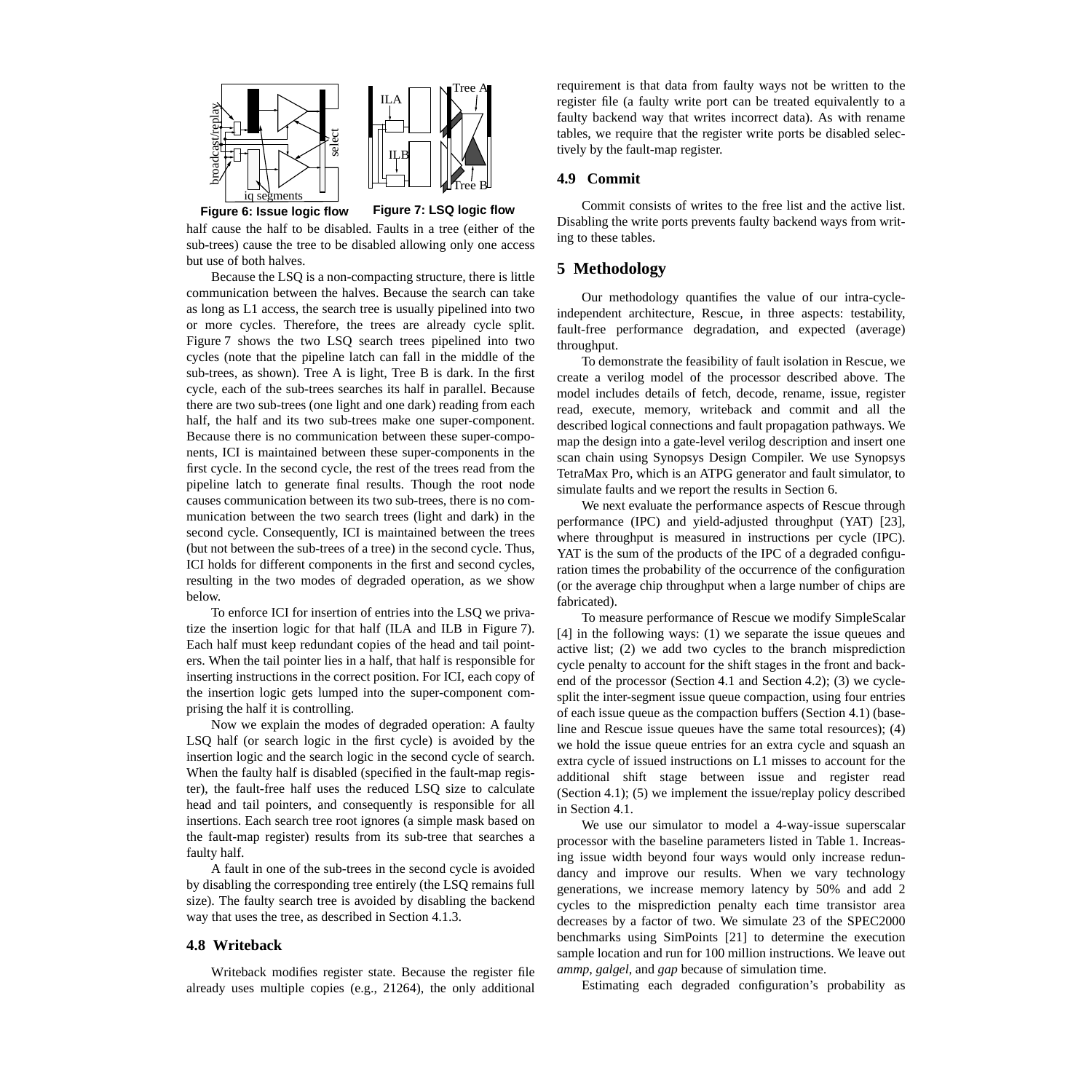required by YAT is more involved. It is equal to the probability of a faulty circuit that results in the degraded configuration. The relative area of a circuit determines the probability of faults in the circuit, given an average fault density. To compute fault density, we use ITRS's [Equation 1](#page-8-1) which extrapolates allowable particles per wafer pass (PWP) from faults per mask (F) [24]. S is the critical defect size equal to half the minimum feature size. This equation dictates the necessary improvement in fabrication technology needed to keep yield rates constant. We use this equation in reverse to compute faults per chip at a technology node but assume that PWP remains constant after a specific technology node. We vary the technology node at which PWP rates stop improving. Preventing PWP from scaling causes faults per mask to scale as  $1/s^2$  after the technology node, where s is the feature size scaling factor. This trend is common [15, 27].

The remaining task is to compute the relative areas of the processor's circuit blocks. Because area data from die photographs are available only at a coarse granularity and because we wish to reduce the number of required simulations by reducing the number of possible degraded configurations, we divide the processor components into groups of fault equivalent components. A fault in any component in a group causes the entire group to be disabled. Note that this grouping makes our results conservative.

The groups are defined as follows. The frontend is composed of two groups. Each group decodes and renames two instructions (the baseline width is four). A fault in one group halves the frontend bandwidth. A fault in both groups kills the processor. The integer backend is composed of two groups. Each group has two integer ALUs, one integer multiplier/divider, and one memory port. The floating-point backend is modeled similarly, except each group contains only one floating-point adder and one floatingpoint multiplier/divider. The two issue queues and the load/store queue are independent. A fault in a queue's segment halves the queue size.

We estimate the relative area of each group from the area model provided by HotSpot [25]. Each frontend group area includes decode logic and a copy of the rename tables with half the read ports ([Section 4.4](#page-6-0)). Because rename tables are not usually large enough to justify using copies, and because copies may incur some overhead, we conservatively assume that two reducedported copies consume 50% more area than the single fullyported table. The integer backend group area includes half of the functional unit area and half the integer register file. Because the HotSpot area model already has two copies of the integer register file (from Alpha) [14], we do not increase area estimates for the integer register file. We similarly estimate the floating-point backend group area, but we do assume a 50% increase in floating point register file size due to implementing it as two reduced-port copies. For the two issue queues and load/store queues, we divide the respective areas between the halves of the queues.

<span id="page-8-1"></span>We do not address branch prediction or the TLBs, so we add these to chipkill. We also do not focus on caches because there are other redundancy techniques available for the cache data arrays. Cacti 3.2 [22] reports the data array area to be 78% for the cache

$$
PWP_n = PWP_{n-1} \times \frac{F_n}{F_{n-1} \langle \frac{S_{n-1}}{S_n} \rangle^2}
$$
 (EQ 1)

<span id="page-8-0"></span>

| Table 1: System Parameters Table 2: Total areas |  |  |  |
|-------------------------------------------------|--|--|--|
|-------------------------------------------------|--|--|--|

| issue width          |                                                                      |
|----------------------|----------------------------------------------------------------------|
| iq, Isq              | 36, 36                                                               |
| int alu, mult/div    | 4, 2                                                                 |
| fp alu, mult/div     | 2, 2                                                                 |
| branch pred.         | 8kB hybrid, 1kB 4<br>way BTB, 15 cycle<br>misprediction pen-<br>alty |
| L1 caches            | 64kB, 2 way, 32 B<br>blocks, 2 cycle, 2<br>port data cache           |
| L <sub>2</sub> cache | 2Mb, 8 way, 64 B<br>blocks, 15 cycle                                 |
| memory latency       | 250 cycle                                                            |

## <span id="page-8-2"></span>**and component relative areas**

| <b>Baseline Total Area</b> 96 mm <sup>2</sup> |                       |
|-----------------------------------------------|-----------------------|
| <b>Rescue Total Area</b>                      | $107$ mm <sup>2</sup> |
| frontend                                      | 12%                   |
| $\overline{\text{int}}$ IO                    | 4%                    |
| fp IQ                                         | $\overline{4\%}$      |
| int backend                                   | 15%                   |
| fp backend                                    | 21%                   |
| $\overline{\text{LSO}}$                       | 4%                    |
| <b>Chipkill</b>                               | 40%                   |
|                                               |                       |

configuration given in [Table 1](#page-8-0). We remove this area from our area model, and include only the control/routing area as chipkill.

Because defects in the scan cells make the design untestable we need to count scan cell area as chipkill. To estimate this area, we *compile and map our verilog model* to components in the CMU standard cell library [11]. We then insert scan chains and obtain the pre-layout area breakdown of the design (based on the area and number of each gate-level component used). The queue stage (LSQ and IQ) contain a high proportion (25%) of scan cells because the queues themselves are included in the scan-chain. Among the remaining stages, scan cells account for 12% of the area. Correspondingly, for our fault model we count 25% of the LSQ and IQ as chipkill and 12% of the frontend, integer backend and floating point backend as chipkill.

We then scale the frontend and backend components to account for the additional shift stages (including pipeline latches). From our verilog model, we estimate these as a 2% increase for the integer and floating point backends and a 6% increase for the frontend. Finally, we add an additional 5% area overhead to all redundant components to account for any additional area overhead incurred by our tranformations.

[Table 2](#page-8-2) shows the resulting relative component area, total area for Rescue, and total area for the baseline core with only scan. We do not calculate component areas for the baseline core because a fault in any part of the core has the same effect and disables the core.

To extrapolate for future technologies, we acknowledge that the area of each core will decrease, as technology scales and CMPs become common architectures. However, we assume that there will be microarchitectural innovation which will add hardware to the core. Consequently, the area of each core will decrease each generation but not as fast as  $s^2$ . We assume core growth at a steady pace so that a fixed percentage of new functionality is added when the device area shrinks by half. We show results for different growth rates. Total area of all cores together (without defect-tolerance modifications, but with L1 caches) remains at  $140 \text{mm}^2$ , as ITRS specifies [24].

Using the above estimates for area and the PWP-based model for fault density, we determine random defect-limited yield using the negative binomial yield model as used by ITRS for all defect budgeting through the end of the road map. The negative binomial yield model extends the simple Poisson yield model by accounting for yield improvements due to clustering of faults. We extend this model as described in [15] to calculate the distribution of pos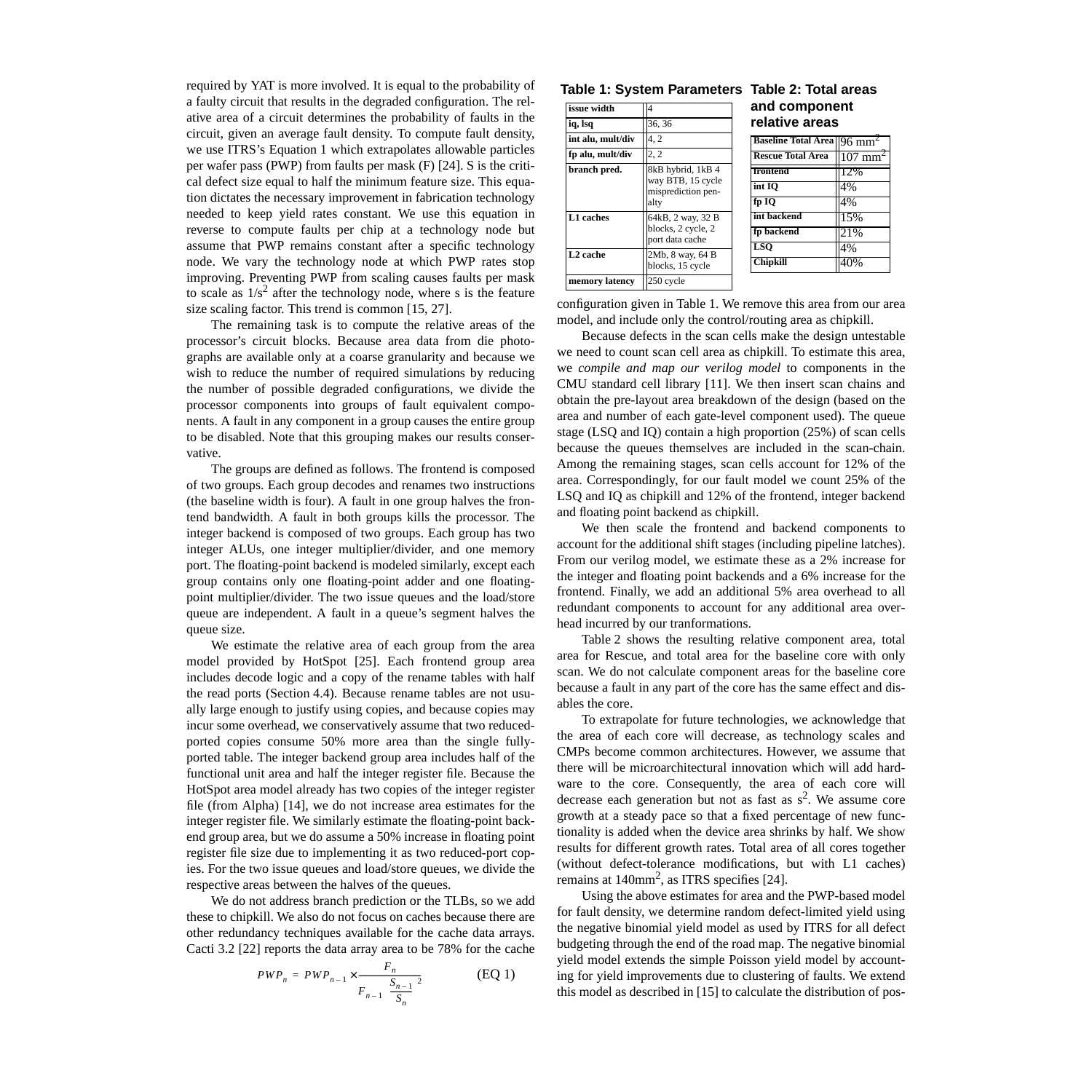sible chip configurations. For each possible working configuration, the model gives the probability of that configuration occurring. In the negative binomial models, clustering is accounted for by averaging the expected yield results across a mixing function whose parameter, alpha, specifies the amount of clustering. We set alpha to be 2, as projected by ITRS. Because we are interested in YAT instead of yield, we average the expected value of YAT across the mixing function instead of the yield, resulting in [Equation 2](#page-9-1) and [Equation 3](#page-9-2). In these equations, *lambda* is the fault density, and *gamma* is the gamma function.

## <span id="page-9-0"></span>**6 Experimental Results**

## **6.1 ATPG results**

We use TetraMax to generate basic scan patterns for **Table 3: Scan Chain data**

both the baseline and Rescue. [Table 3](#page-9-3) lists the scan chain length, the number of scan chains required to test the two designs, and the number of cycles to scan in and apply all scan vectors. There are three

<span id="page-9-3"></span>

|         | Base    | Rescue  |
|---------|---------|---------|
| faults  | 111294  | 113490  |
| cells   | 2768    | 3334    |
| vectors | 1911    | 1787    |
| cycles  | 5272449 | 5959645 |

important observations that can be made from these data. (1) The scan chain for Rescue is longer than the baseline design because cycle splitting has increased the number of pipeline registers. (2) ICI compliance has reduced the number of scan test patterns required because each component can more efficiently be tested in parallel than without ICI. (3) Fault isolation on Rescue requires only a 13% increase in testing time (cycles) over traditional defect detection.

Finally, to verify that the ATPG produced scan chains actually isolate faults in Rescue, we rename each register component to reflect the ICI component that writes to it (ICI ensures there is only one). We randomly insert 1000 faults from each of the following stages: fetch, decode, rename, issue, execute and memory. We leave out register read, writeback and commit because they do not contain significant logic other than RAM tables. The fault simulator, TetraMax, makes each fault active, one at a time, and simulates the application of all generated test patterns. TetraMax reports each failing bit position in the scan-out state, and keeps a table of each cell's name and position. We access this table and verify that the register name matches the name of the ICI component where the fault was inserted. All 6000 faults were isolated correctly.

## **6.2 IPC degradation**

<span id="page-9-1"></span>Enforcing ICI eliminates some communication pathways, and delays others across multiple cycles. Consequently, enforcing ICI comes at some cost to IPC. [Figure 8](#page-9-4) shows IPC results for a

<span id="page-9-2"></span>
$$
YAT = \int_0^\infty YAT_E(l) \frac{\alpha^\alpha}{\lambda^\alpha \Gamma(\alpha)} l^{\alpha - 1} e^{\frac{-\alpha}{\lambda} l} dl
$$
 (EQ2)

$$
YAT_E(l) = \sum_{c \in C} Yield_c(l) \bullet IPC_c
$$
 (EQ 3)  
where C is all possible configurations

typical superscalar processor as described in [Table 1](#page-8-0) (black bars) and Rescue (white bars). IPC degradation ranges from 0% (swim) to 10% (bzip) with the average degradation across all benchmarks at 4%. It is not necessarily the highest and lowest IPC benchmarks that are affected by modifications, but the benchmarks that are particularly sensitive to issue queue size and selection policy.

#### **6.3 YAT improvement over core sparing**

In this section, we discuss the average performance improvement achieved by adding Rescue on top of simple core sparing (CS) where faulty CPU cores in a CMP are disabled. We assume that more cores will be added as technology scales. We first present throughput improvements due to CS alone. We then show how Rescue can significantly improve upon CS.

We evaluate CS and Rescue by calculating yield-adjusted throughput (YAT), where throughput is measured in IPC, for 23 of the SPEC2000 benchmarks individually. We normalize these YATs relative to YAT with 100% yield and no degraded cores, and report the relative YAT averaged across all the benchmarks for 4 technology nodes between 90 and 18 nm and plot them in [Figure 9](#page-10-2). The hatched bars show YAT of chips with no redundancy techniques. The white bars show additional YAT obtained by adding core sparing. The black bars show additional YAT gained with Rescue. We do not present results for individual benchmarks because of space limitations and because they add little additional information.

Recall from [Section 5](#page-7-0) that we assume that economic or physical constraints will prevent PWP from improving, causing defect density to increase. We show two scenarios: PWP stagnating at 90nm [\(Figure 9a](#page-10-2)), and scaling until 65nm and then stagnating [\(Figure 9](#page-10-2)b). Also recall that we assume that microarchitectural innovations will contribute to core growth beyond the usual shrink due to technology scaling. We assume a 20%, 30%, 40%, and 50% growth starting from one core per chip at the 90nm node, and from two cores per chip at the 65nm node. The core complexity has grown steadily in the past. We envision that the growth will continue. We choose 20-50% growth based on the fact that (1) adding SMT to a superscalar pipeline results in 24% growth [13] and the reasoning that adding SMT is a relatively modest change and (2) we use only a 4-wide core while current machines are already 6-wide and greater. [Figure 9](#page-10-2) shows four bars for each node (labeled a-d), each representing YAT for one growth rate at that node. The number of cores fabricated (maximum number of functional cores) for each growth rate at each node is also given in the table under the bars for each node.

<span id="page-9-4"></span>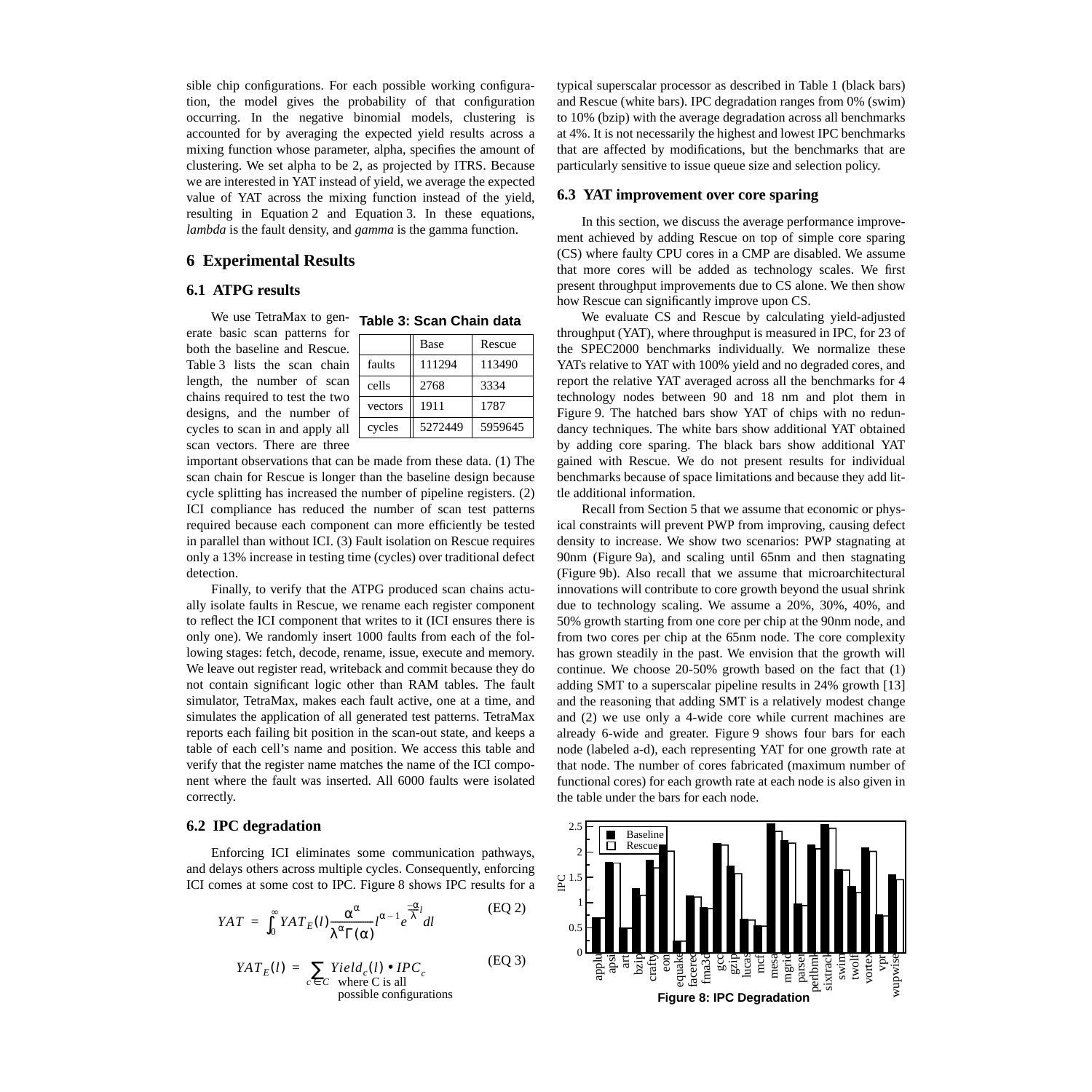From this figure, we see three trends in the YAT results for CS. First, as technology scales, CS's improvements increase. With no defect tolerance of any kind, a single fault makes the entire chip unusable. With CS, each fault disables at most one core on the chip; the remaining cores still contribute to the chip throughput. As devices shrink, each core becomes more susceptible to defects, but the number of cores per chip increases. With a greater number of cores, the loss of a core leads to a smaller part of the chip being disabled, and hence greater improvement over the baseline.

Second, comparing [Figure 9](#page-10-2) a and b, we see that if process improvements allow defect densities to stagnate only at as late as 65nm, the opportunity for redundancy techniques such as CS (and Rescue) are reduced.

Finally, although CS is better than no sparing, average chip throughput still significantly decreases at each node**.** Under high fault densities, disabling entire cores when most of the components are still fault-free costs significant throughput.

We next consider improvements when Rescue is applied on top of core sparing. At near-term technology nodes, low fault densities mean little opportunity for either redundancy technique (Rescue or CS). As fault density increases, more cores in CS are disabled. In Rescue, only some of those cores are disabled because of faults in the non-redundant chipkill area. Most faults affect redundant components. In these cases, faults may reduce the per-core IPC, but the core still contributes to chip throughput. Similar to CS, Rescue also achieves better improvements as technology scales. PWP stagnating at the 90nm node with high core growth (50%), by the 32nm node Rescue improves upon CS by 25% while at the 18nm node Rescue improves upon CS by an average of 40%. With medium core growth (30%), at the 18nm node Rescue improves an average of 22% over CS, and at low growth (20%) Rescue still improves upon CS by 13%. With PWP stagnating at the 65nm node, Rescue is still able to improve upon CS by 8% for medium core growth (30%), and 14% for high growth (50%) at the 18nm node.

At each node, Rescue shows greater improvement under larger core growth. We see this trend because under larger core growth, the chip has fewer cores at each node. Scaling from 1 core at the 90nm node we reach 11, 7, 5, 4 cores for core growths of 20%, 30%, 40% and 50%, respectively. With fewer cores, each disabled core disables a larger portion of the chip. Because Rescue avoids disabling entire cores, when there are fewer cores Rescue shows better improvement over CS. Thus, Rescue prevents faults from limiting core growth, and encourages continued

<span id="page-10-2"></span>

microarchitectural innovation.

## <span id="page-10-0"></span>**7 Related Work**

[23] proposed using inherent superscalar redundancy to improve yield, and evaluated results with YAT. The paper assumes advances in logic BIST without describing fault isolation and that sub-microarchitectural-block-level redundancy can be exposed without discussing microarchitectural modifications or cycle time penalties to support the intricate indirection required. We focus on microarchitectural-block-level redundancy which needs less indirection. We show how current scan test techniques can be used for fault isolation at this granularity.

Goldstein proposed FPGA-based techniques as a solution to defect tolerance for molecular electronics with high fault densities [7,8]. Although FPGAs can provide good defect tolerance [16], current FPGA implementations have significant cycle time and complexity limitations [9]. We exploit architectural-block granularity where the use of gate arrays is not necessary. Teramac [10] is another FPGA-based approach to achieve defect tolerance. The configurability of Teramac comes from a fat tree interconnect. Such high-connectivity interconnect may not scale to nanoscale integration. We exploit the existing redundancy and connectivity to provide defect tolerance without relying on special interconnects. Another work [18] evaluates defect-tolerance techniques and concludes that reconfiguration combined with redundancy of the order of  $10^3$ - $10^5$  is needed to cope with high defect rates. We propose to exploit the existing redundancy in processor cores without needing such high redundancy.

[2] proposes self-healing arrays as an alternative to BIST with repair that detects and avoids defective entries in RAM arrays at run-time. [2] applies their techniques to the BTB and RUU. Self-healing arrays could be used along with Rescue to augment the coverage of Rescue. Self-healing arrays could provide coverage of the BTB and active list structures that we currently do not cover, and allow errors in the entries of a register file or rename table copy to be tolerated without disabling the entire copy as is currently required by Rescue.

There are too many papers to list that address testing and DFT techniques for modern non-defect-tolerant processors. Instead we refer the reader to [12, 5] for a thorough survey of modern testing and DFT.

### <span id="page-10-1"></span>**8 Conclusions**

As defect densities increase with scaling, exploiting corelevel redundancy, as done in core sparing, is not enough to maintain yield. There is a need to exploit finer-grain redundancy at the microarchitectural-block level. To address this need, faults must be detected with enough precision to isolate faulty microarchitectural blocks.

We defined intra-cycle logic independence (ICI) as the condition needed for conventional scan test to isolate faults quickly to the required precision. We showed that some pipeline stages in an out-of-order multi-issue processor are already ICI-compliant. We proposed logic transformations for the non-compliant stages resulting in Rescue, the first microarchitecture to consider testability and defect isolation. We showed that faulty microarchitec